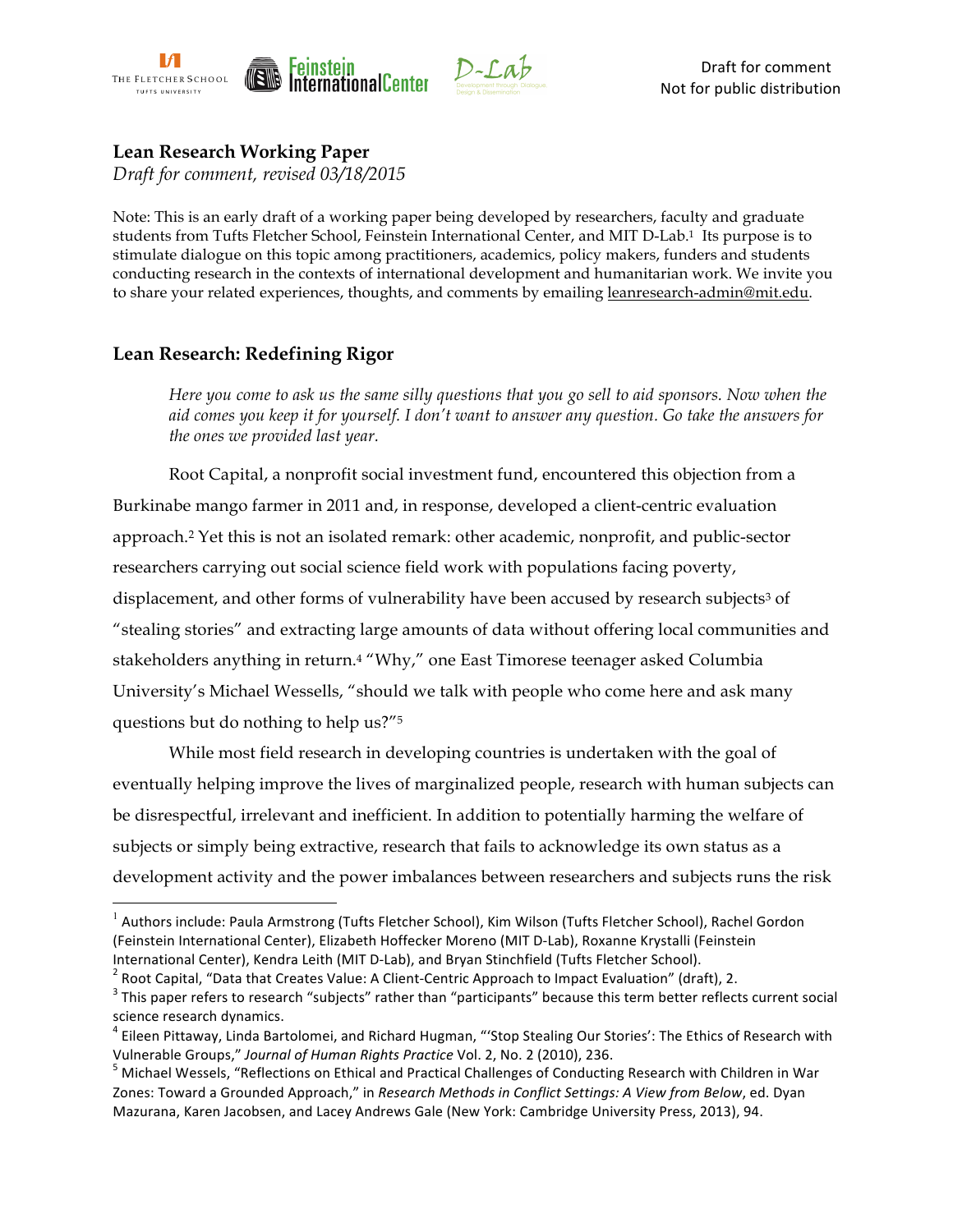of generating inaccurate findings.6 Even studies that avoid such pitfalls are frequently irrelevant or inaccessible to practitioners and policy-makers: Martin Ravallion, former director of research at the World Bank, writes of a "trade-off between publishability and relevance," recognizing that "the set of research questions that are most relevant to development policy overlap only partially with the set of questions that are seen to be in vogue by the editors of the professional journals."7 Indeed, a 2014 survey by the *Stanford Social Innovation Review* found that most practitioner respondents "believe that accessing articles is too expensive and that the findings do not reflect their particular situation or context."8 In some cases, the reports are not downloaded at all. According to a World Bank study, "31 percent of its policy reports have never been downloaded and 40 percent have been downloaded less than 100 times. Moreover, 87 percent of its policy reports have never been cited."<sup>9</sup> Finally, some research is not rightsized: survey and interview protocols can include hundreds of questions and take hours to administer. These concerns undermine the potential for research to contribute to both positive developmental outcomes for subjects and sound decision-making in the international development space.

Lean Research has been developed by researchers, practitioners, and donors at leading development institutions who agree that the research process should generate beneficial outcomes for those involved – and most importantly, for research subjects. Drawing from human-centered approaches to development and design, Lean Research places the experience of the human research subject at the center of research design and implementation. Lean Research asks: if we are researching people in order to improve some aspect of their life, should not our research process also align with that objective? What would it look like to conduct human-centered field research in a way that minimizes negative burden and waste while maximizing meaning and value for all stakeholders in the research process?

 $6$  See Daniel Kobb, "Measuring Informal Sector Incomes in Tanzania: Some Constraints to Cost-Benefit Analysis," *Small Enterprise Development* Vol. 8, No. 4 (1997), 45; Kim Wilson, John Hammock, and Mehvish Arifeen, "Data Without Damage: Researching the Financial Lives of the Poor," Tufts University, 1; David Roodman, *Due Diligence:* An Impertinent Inquiry Into Microfinance (Washington, D.C.: Center for Global Development, 2012), 145.<br><sup>7</sup> Martin Ravallion, "Evaluation in the Practice of Development," The World Bank Research Observer Vol. 24, No. 1

<sup>(</sup>February 2009), 27.

<sup>&</sup>lt;sup>8</sup> Christian Seelos and Johanna Mair, "The Role of Research in Social Innovation," Stanford Social Innovation Review, 19 June 2014, accessed 18 March 2015, available from:

http://www.ssireview.org/blog/entry/the\_role\_of\_research\_in\_social\_innovation.

 $9$  Doerte Doemeland and James Trevino, "Which World Bank Reports are Widely Read?" Policy Research Working Paper WPS 6851 (Washington, D.C.: World Bank Group, 2014), accessed 18 March 2015, available from: http://documents.worldbank.org/curated/en/2014/05/19456376/world-bank-reports-widely-read-world-bankreports-widely-read.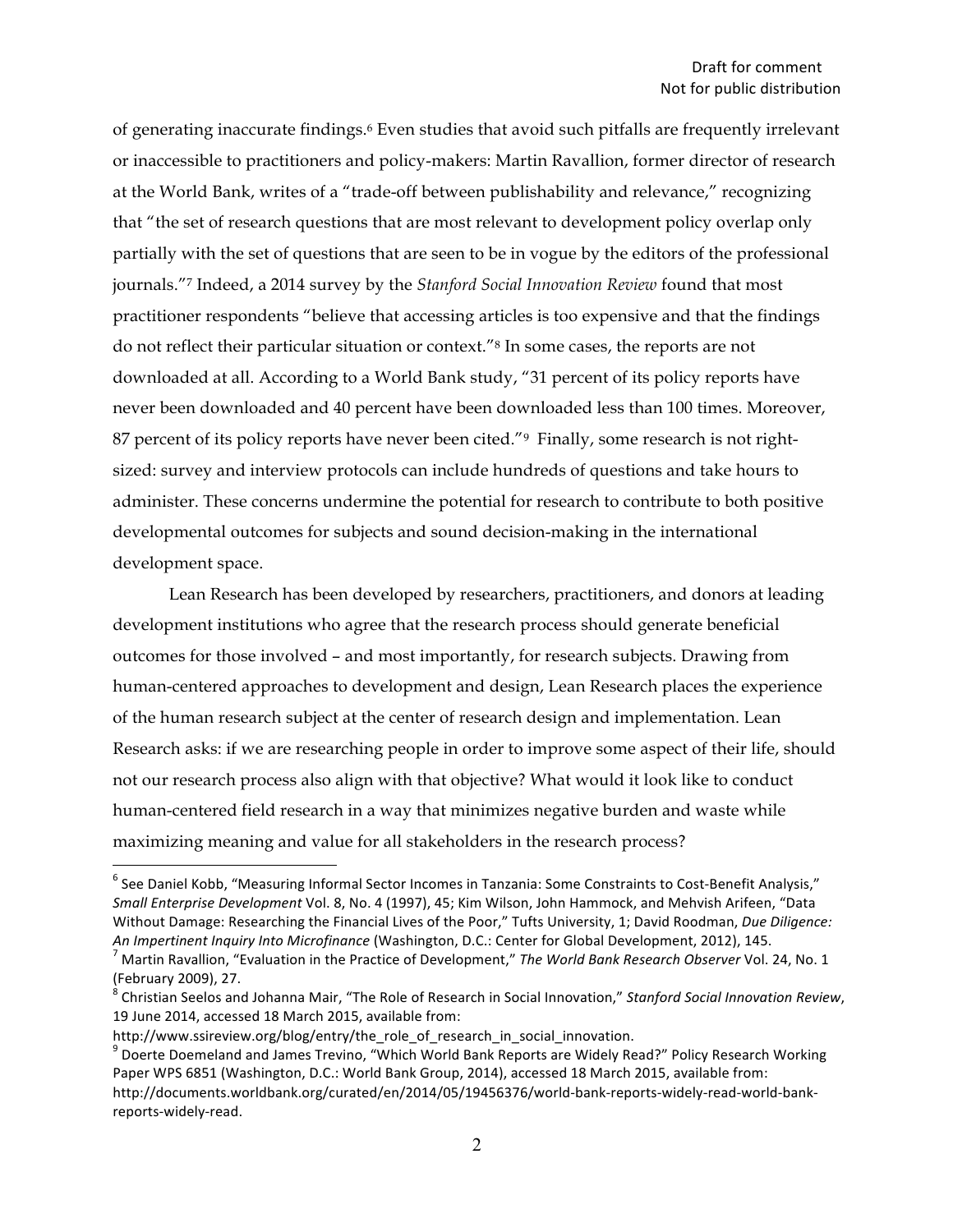In the same way that Japanese manufacturers re-imagined the production process to minimize waste at all stages and maximize value for the end-users, Lean Research re-imagines the research process, from initial scoping and design through dissemination and uptake of research results. Like the Lean approach to production, a Lean approach to research involves establishing certain core principles that if implemented together, direct the process toward achieving its objective of maximum value and usefulness to stakeholders and minimum waste and burden, particularly as experienced by research subjects.

While the Lean production method is organized around three to five core principles (depending on the source), Lean Research is organized around four.10 In order for research in international development to achieve maximum benefit and positive impact, it should be:

- 1. Rigorous, regardless of methodologies employed;
- 2. Respectful toward research subjects, implementing partners, and all others engaged in the research process;
- 3. Relevant to research subjects, decision-makers and other key stakeholders; and
- 4. Right-sized, in terms of protocols and costs compared to the scope and potential usefulness and impact of the study.

Each of these principles is important on its own and already being applied to varying degrees in numerous studies. However, studies that are focused on just one of these principles with little, if any, attention to the others, continue to produce research that falls short of being enjoyable and valuable to research subjects, truly relevant to decision-makers, and cost-effective. Lean Research seeks better outcomes for subjects and end users through a framework that focuses attention on conducting each step of the research process in a way that reflects all four principles mentioned above. Like Lean production, the emphasis of Lean Research is on finding ways to implement these four principles together in an integrated, balanced manner.

In some cases, this requires that researchers re-design certain steps in the research process and re-think how they engage with stakeholders and subjects. When used as a guiding framework, the four principles of Lean Research can open a space to conduct research in new, exciting, and more fruitful ways. This paper will examine each of the principles in greater detail and conclude with an overview of how the Lean Research approach was developed and how researchers, donors, and facilitators of research can become involved in its implementation and continued improvement.

<sup>&</sup>lt;sup>10</sup> Jan Stentoft Arlbjørn and Per Vagn Freytag, "Evidence of Lean: A Review of International Peer-Reviewed Journal Articles," European Business Review, Vol. 25, No. 2 (2013), 174-205.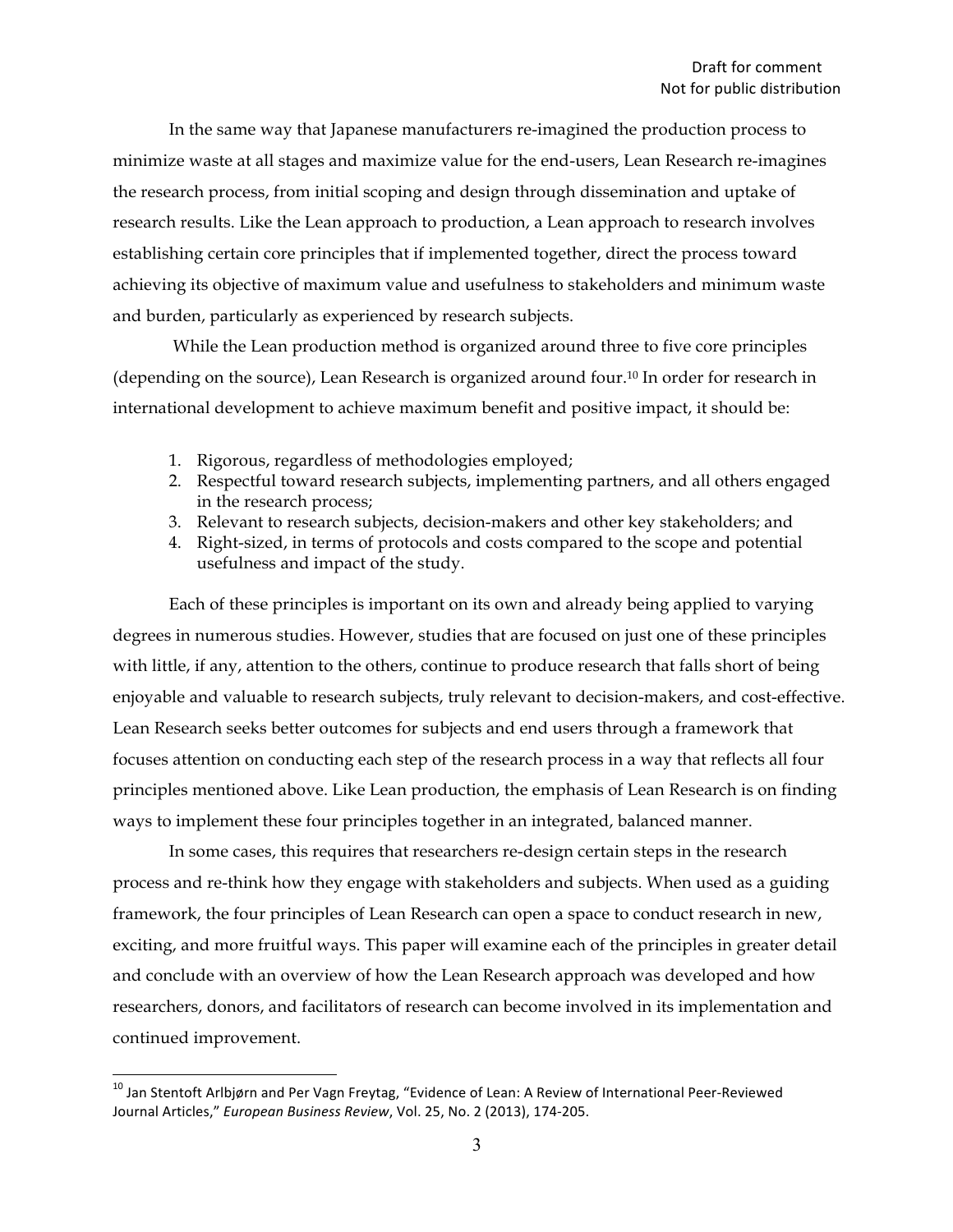### *Lean Research is Rigorous*

A precondition for Lean Research is that it is rigorous; that is, that it adheres to the best practices and highest standards of a researcher's discipline or field of practice with respect to instrument design, sampling, data cleaning, and analysis. Rigorous research is also internally and, if applicable, externally valid (i.e., generalizable), as well as reproducible. Lastly, conducting rigorous research means that all relevant results are reported clearly, accurately, and transparently.

Ensuring internal validity in a development context is undoubtedly difficult.11 John P. A. Ioannidis, Professor of Health Research and Policy at Stanford School of Medicine, argues that even in the highly-controllable domain of medical research, it is likely that "most current published research findings are false" due to error and bias.12 Despite the obstacles posed by the inherently complex social field research environment, researchers have made immense strides in using scientific methods to address questions of poverty and development.13 Yet, as Dani Rodrik of the Institute for Advanced Study points out, these methods have shortcomings related to external validity.14 Given the diversity of research methods used across developmentrelated disciplines, the Lean Research approach can be applied regardless of the chosen methodology. Rather than prescribe specific methods, it encourages researchers to carefully think through and document their preferred methodology to maximize validity and reproducibility, for only credible, transparent research can be truly respectful of subjects' time and form the basis for good decision-making by research consumers.15

 $11$  For a discussion of threats to internal validity in evaluative development research, including unrealistic counterfactuals, spillover effects, and heterogeneity, see Ravallion, 13-15.<br><sup>12</sup> John P. A. Ioannidis, "Why Most Published Research Findings are False," *PLoS Med* Vol. 2, No. 8 (August 2005),

<sup>0696.</sup> 

 $^{13}$  "What is Randomization?" Abdul Latif Jameel Poverty Action Lab, accessed 17 January 2014, available from: http://www.povertyactionlab.org/methodology/what-randomization.<br><sup>14</sup> Dani Rodrik, "The New Development Economics: We Shall Experiment, but How Shall We Learn?" *HKS Working* 

Paper No. RWP08-055, 24 October 2008, 32, accessed 17 January 2014, available from:

http://ssrn.com/abstract=1296115.<br> $\frac{15}{15}$  For more on the importance of documenting methodology, see Karen Jacobsen and Loren Landau, "The Dual Imperative in Refugee Research: Some Methodological and Ethical Considerations in Social Science Research on Forced Migration," Disasters Vol. 27, No. 3 (September 2003), 185-206. For more on reproducibility and the "replication standard," see Gary King, "Replication, Replication," Political Science and Politics Vol. 28 (1995), 443-499. For more on the interconnection between sound ethics and sound science, see Greg Koski and Stuart L. Nightingale, "Research Involving Human Subjects in Developing Countries," The New England Journal of Medicine Vol. 345, No. 2 (12 July 2001), 138.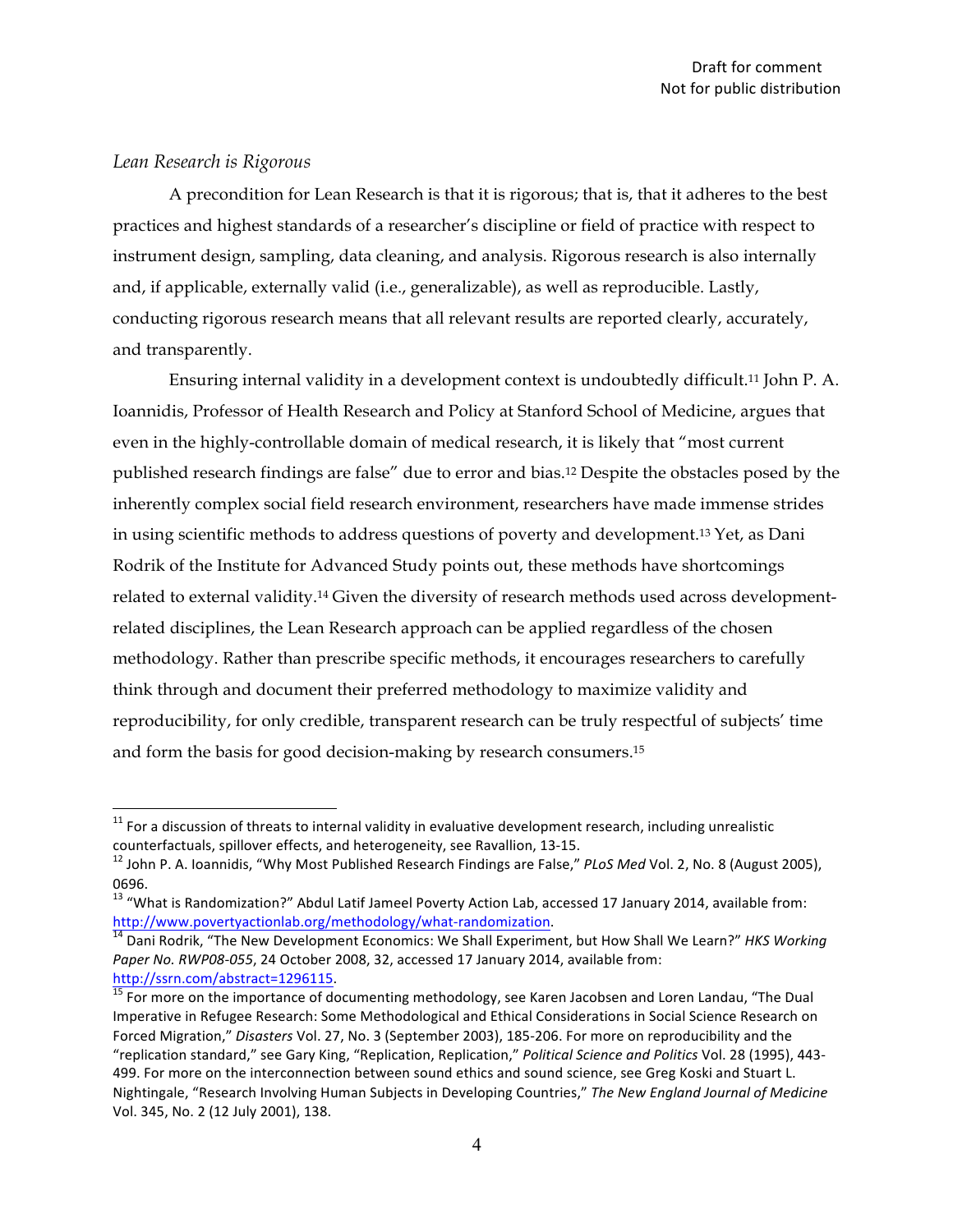Another concern related to research rigor is the clear and accurate reporting of research results to stakeholders. A 2013 study by the Feinstein International Center found that relatively little research-based evidence is used in humanitarian decision-making due to organizations' "path dependence" (i.e., limiting of present options based on past decisions) and a lack of incentives to draw on research findings.16 One researcher notes that path dependence and incentive structures also impact the reporting of evidence: "Evidence gets managed to suit practitioners – quite possibly to check off the M&E [monitoring and evaluation] box but not to inform program adjustment and certainly not to abandon an ineffective program […] It's easier to bend evidence by presenting selective findings than to face up to the evidence itself."17 The Stanford Center on Philanthropy and Civil Society's Christian Meelos and Johanna Mair echo this sentiment, warning that "[c]onsultants and academics have their own unique agendas that tempt them to over-deliver and over-interpret findings, and thus stretch their validity."18 The Lean Research approach encourages researchers to face up to evidence and accurately report their findings in the name of rigor, integrity, and responsibility toward research subjects. The basic considerations of rigor outlined above serve as a starting point for Lean Research. However, to be sufficiently rigorous, Lean Research also encompasses three additional principles: it is respectful, relevant, and right-sized.

#### *Lean Research is Respectful*

Respectful research emphasizes the dignity, and even delight, of the human subjects involved, treating them, in Elisabeth Jean Wood's words, "as *persons*, and not merely as sources of needed data."19 Five broad issues that researchers must grapple with when designing and carrying out respectful research include:

- 1. Meaningful consent;
- 2. Subjects' experience of the research process;
- 3. Compensation;
- 4. Protection of subjects' data; and
- 5. Subjects' capacity to benefit from and refute research findings.

<sup>&</sup>lt;sup>16</sup> James Darcy, Heather Stobaugh, Peter Walker, and Dan Maxwell, "The Use of Evidence in Humanitarian Decision

Making," ACAPS Operational Learning Paper, Feinstein International Center, 2013.<br><sup>17</sup> Kim Wilson, "Lean Research: How Studying the Economic Lives of the Poor Might be Improved," July 2014, 4.<br><sup>18</sup> Seelos and Mair.<br><sup>19</sup> Eli

Mazurana, Jacobsen, and Andrews Gale, 299.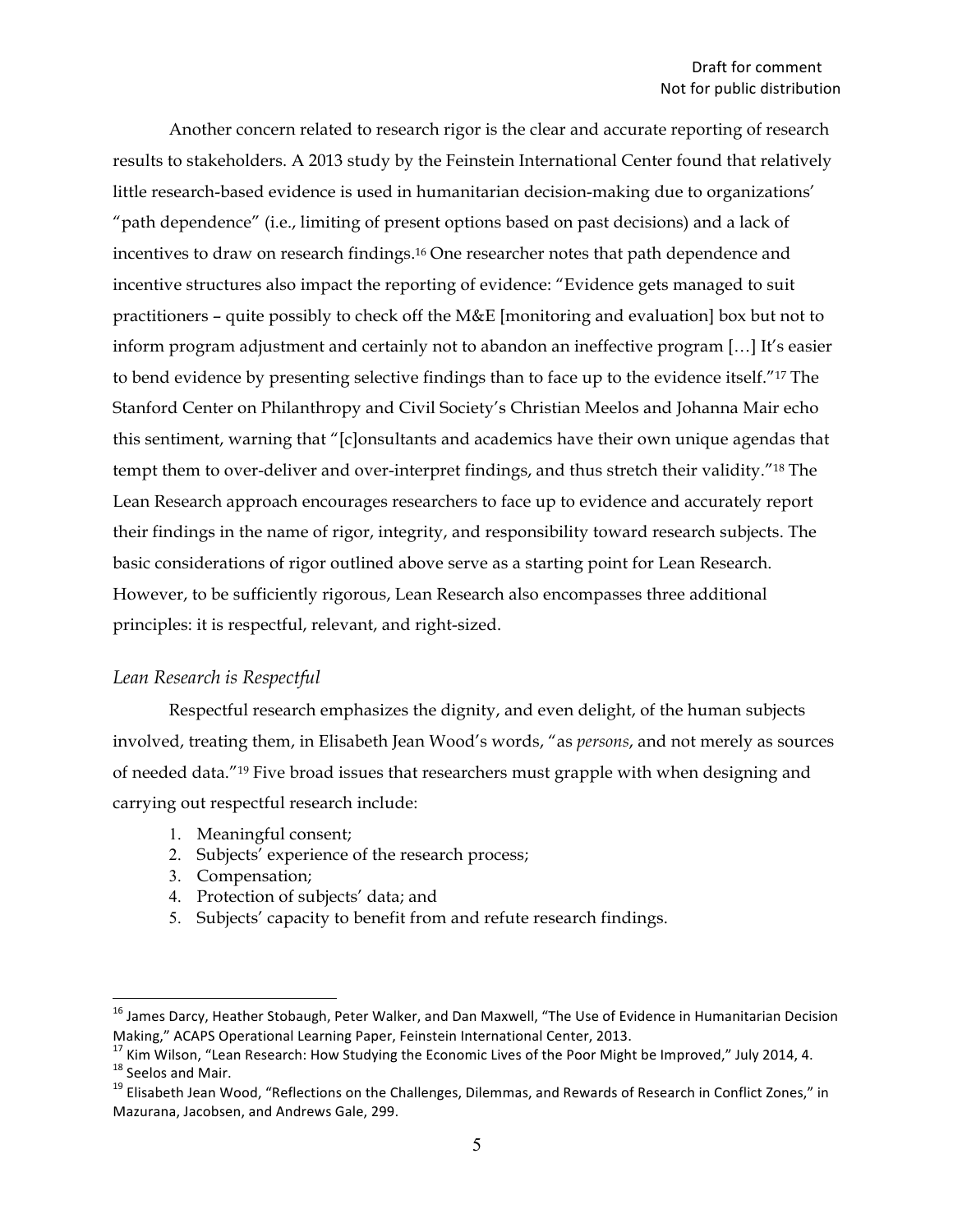The 1978 *Belmont Report*, issued by the newly-created National Commission for the Protection of Human Subjects in Biomedical and Behavioral Research in the aftermath of the infamous Tuskegee syphilis experiment, established the norm of voluntary, informed consent of all human subjects participating in research of any discipline (a similar norm had already been established in medical research by the 1949 Nuremberg Code and the 1964 Declaration of Helsinki).<sup>20</sup> Today, informed consent is widely viewed as "the cornerstone of research ethics."<sup>21</sup> Even though a consent process may be in place, it does not mean that subjects are truly free to reject participation in the study or drop out once it has begun. As Wessells points out, "How can one say 'No' when the cultural norms of hospitality and situational pressures such as expectations of family members may require that one say 'Yes, I will talk with you.'"<sup>22</sup> In the context of poverty, hope of receiving aid or other benefits as well as power relations between researchers and local communities may also lessen potential subjects' ability to freely walk away from a particular study.23 Thus, ensuring that participation is truly informed (i.e., subjects understand how their data will be used and by whom, anonymity and confidentiality agreements, and how the data will be disseminated) and consensual may require engaging subjects themselves, members of the community, or other similar populations in the design of the study and its informed consent process.

Respectful research places subjects' dignity and delight, rather than maximum data extraction, at the center of the research experience. Hundred-question surveys that take hours to complete and enquire about deeply personal matters such as money, hygiene, and family relations show little respect for subjects' time and well-being. For example, a recent survey of low-income Kenyan households took "up to six hours" to complete and involved the collection of saliva samples to test subjects' stress hormone levels.24 Such discomfort may increase subjects' likelihood of being untruthful – the chance of which, recent studies have shown, is quite high to

<sup>&</sup>lt;sup>20</sup> Earl Babbie, "Chapter 2: Social Inquiry: Ethics and Politics," The Practice of Social Research, 13<sup>th</sup> ed. (Boston: Wadsworth Publishing Company, 2012), 33-34. For the *Belmont Report* text, see http://www.hhs.gov/ohrp/humansubjects/guidance/belmont.html. For the Nuremberg Code, see http://www.hhs.gov/ohrp/archive/nurcode.html. For the Declaration of Helsinki, see

http://www.wma.net/en/20activities/10ethics/10helsinki/.<br><sup>21</sup> S.R. Benatar, "Reflections and Recommendations on Research Ethics in Developing Countries," *Social Science* 

*and Medicine* Vol. 54 (2002), 1138<br><sup>22</sup> Wessells, 93.<br><sup>23</sup> Ibid. 24 Jeremy Shapiro and Johannes Haushofer, "NexThought Monday – Cash Transfers, Prejudice, and Mental Health," *Next Billion Blog,* 19 May 2014, accessed 18 March 2015, available from: http://nextbillion.net/blogpost.aspx?blogid=3884.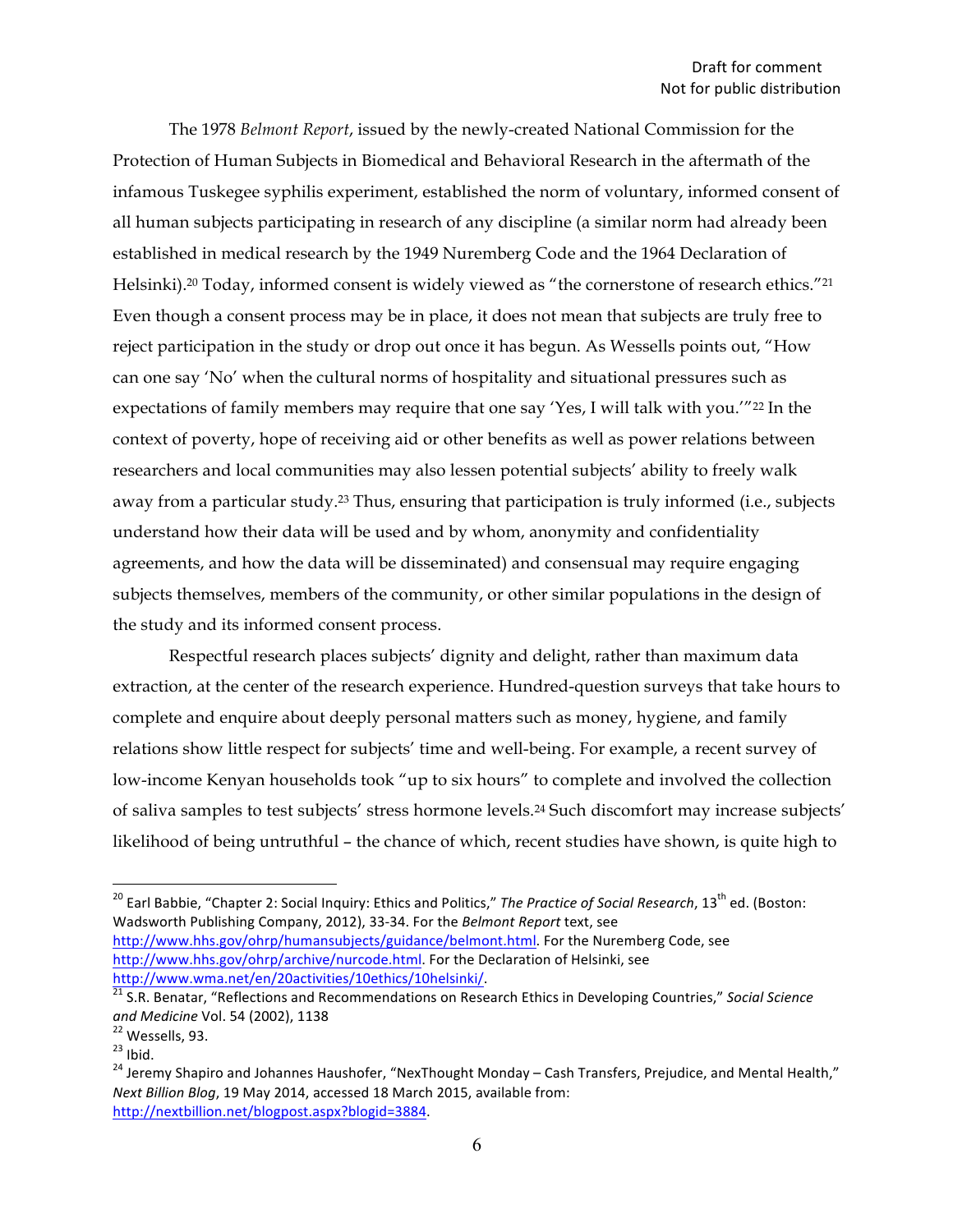begin with.25 In contrast, evidence from the Advertising Research Foundation demonstrates that when survey "enjoyment increases, attention and engagement increase, which in turn affect data quality."26 There is no one-size-fits-all approach to creating an environment where subjects can enjoy the research experience. Doing so requires input from various stakeholders, creativity, empathy, and an honest assessment of what is reasonable to ask of subjects based on the extent to which they stand to benefit from participating in the research.

One way to augment subjects' and host institutions' benefits from research is to compensate them for their time and expenses. While it is true that paying subjects may lead to "poorer subjects with less power [being] ostracized or pressured to share the gains of payment," not offering payment "can be considered exploitative" and may "bias the sample toward those who can afford the time to be interviewed."<sup>27</sup> Payment, however, need not be financial to be meaningful. Consultation with community stakeholders can uncover culturally appropriate forms of compensation, which, in a Ugandan refugee camp for instance, may include sugar, coffee, or soda.28 It is also crucial to consider the training, compensation, and fair treatment of enumerators, who play a key role in data collection and whose attitudes can significantly affect the accuracy of research findings.29

The Lean Research approach stresses that researchers' capacity to show respect toward subjects does not end once research is complete. As Wood expresses it, "returning 'home' does not mean leaving the field: responsibilities to subjects continue, as do the researcher's responsibility for foreseeable consequences of her work."30 Data protection, for example, has become a particularly pressing concern as research norms have shifted toward collecting increasingly identifiable data points, such as mobile phone numbers and the GPS coordinates of homes, from study subjects. Protection of subject data includes sharing only de-identified data and maintaining anonymity and confidentiality agreements with the subjects. Another concern is the "cruel hoax" that even when studies find certain services to be beneficial, there is

<sup>&</sup>lt;sup>25</sup> See Wilson, Hammock, and Arifeen; Kobb, 45; "Small Data: Do People Lie in Surveys?" *BBC News*, 21 September 2014, accessed 18 January 2014, available from: http://www.bbc.com/news/blogs-magazine-monitor-29206289.<br><sup>26</sup> Robert W. Walker and William A. Cook, "You Can't Put a Price Tag on Survey Participants' Enjoyment: The Latest

Findings from the ARF's 'Foundations of Quality' Research," Journal of Advertising Research, Vol. 53, No. 3 (2013), 254-257.<br><sup>27</sup> Wilson, Hammock, and Arifeen, 3.<br><sup>28</sup> Tania Kaiser, "Researching Social Life in Protracted Exile: Experiences with Sudanese Refugees in Uganda 1996-

<sup>2008,&</sup>quot; in Mazurana, Jacobsen, and Andrews Gale, 118.

<sup>&</sup>lt;sup>29</sup> See Kobb, 44; Paul Fishstein and Andrew Wilder, "Establishing a Policy Research Organization in a Conflict Zone: The Case of the Afghanistan Research and Evaluation Unit," in Mazurana, Jacobsen, and Andrews Gale, 241;  $^{30}$  Wood, 300.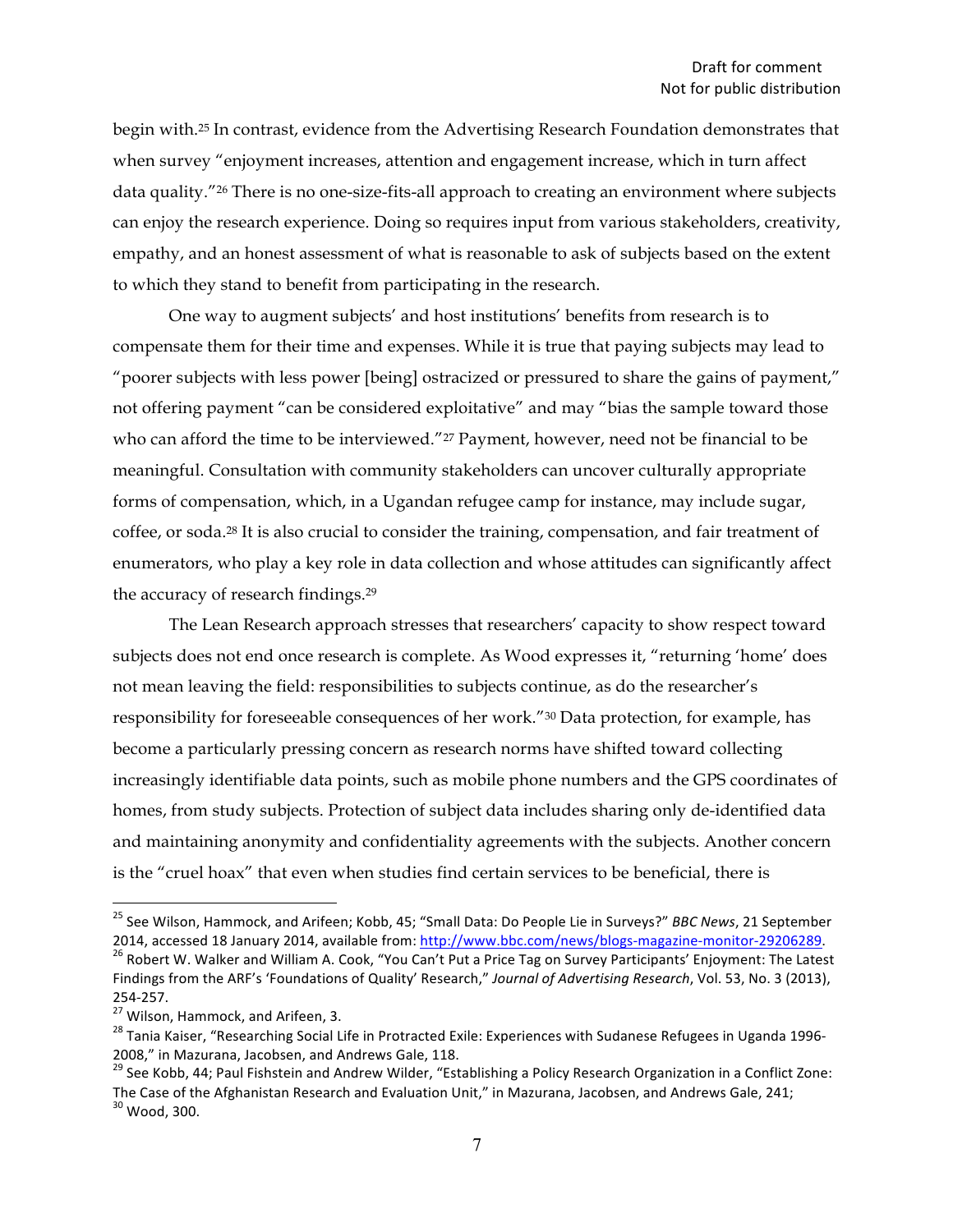frequently no plan in place to sustain them.31 Lean Research, in contrast, enables subjects to benefit from research in tangible, meaningful ways. In addition, Lean Research subjects ideally have the opportunity to refute findings, something which rarely occurs in studies involving researchers from developed countries and subjects from developing ones.32

It is unlikely that many researchers today would characterize their work as being "delightful" for subjects. However, reframing research design toward the goals of making research respectful and delightful (or even simply considering it) can result in subjects actually enjoying the research process and feeling that their time and contributions are appropriately valued. This is an important end in its own right, and can generate more accurate information as research subjects feel comfortable, respected, and invested in the credibility of findings.

#### *Lean Research is Relevant*

Research is relevant when it has value and is accessible and understandable to key stakeholders, including subjects, practitioners, policy-makers, and other decision-makers. The design and dissemination stages of the research process present particularly valuable opportunities for researchers to enhance the relevance of their studies.

When designing studies, researchers typically focus on how to most effectively gather data of interest to themselves or their organizations (or, as Ravallion points out, data that best fits certain preferred methodologies), rather than data of practical use to subjects or host institutions.33 Lean Research strives for an increased emphasis on the latter and posits that this can be achieved through a variety of means. .<sup>34</sup> Actually *asking* subjects what their priorities are, rather than inferring or making assumptions about them, is critical.35 Collecting data of relevance to subjects is useful not only for subjects themselves, but also for practitioners: as one respondent to the *Stanford Social Innovation Review* survey on the role of research in social innovation stated, "The most useful thing would be if researchers actually talked and met with those who we fund (grassroots, community-based civil society groups) and learned about the challenges they face, and asked them what information or knowledge they could use – if more

<sup>&</sup>lt;sup>31</sup> Wilson, Hammock, and Arifeen, 3.<br><sup>32</sup> Jok Madut Jok, "Power Dynamics and the Politics of Fieldwork under Sudan's Prolonged Conflicts," in Mazurana, Jacobsen, and Andrews Gale, 163; Wessells, 94.<br><sup>33</sup> Ravallion. 12.

 $34$  Babbie, 341. For an example of incorporating subjects' interests into research, see Kaiser, 116.  $35$  See Wilson, 2.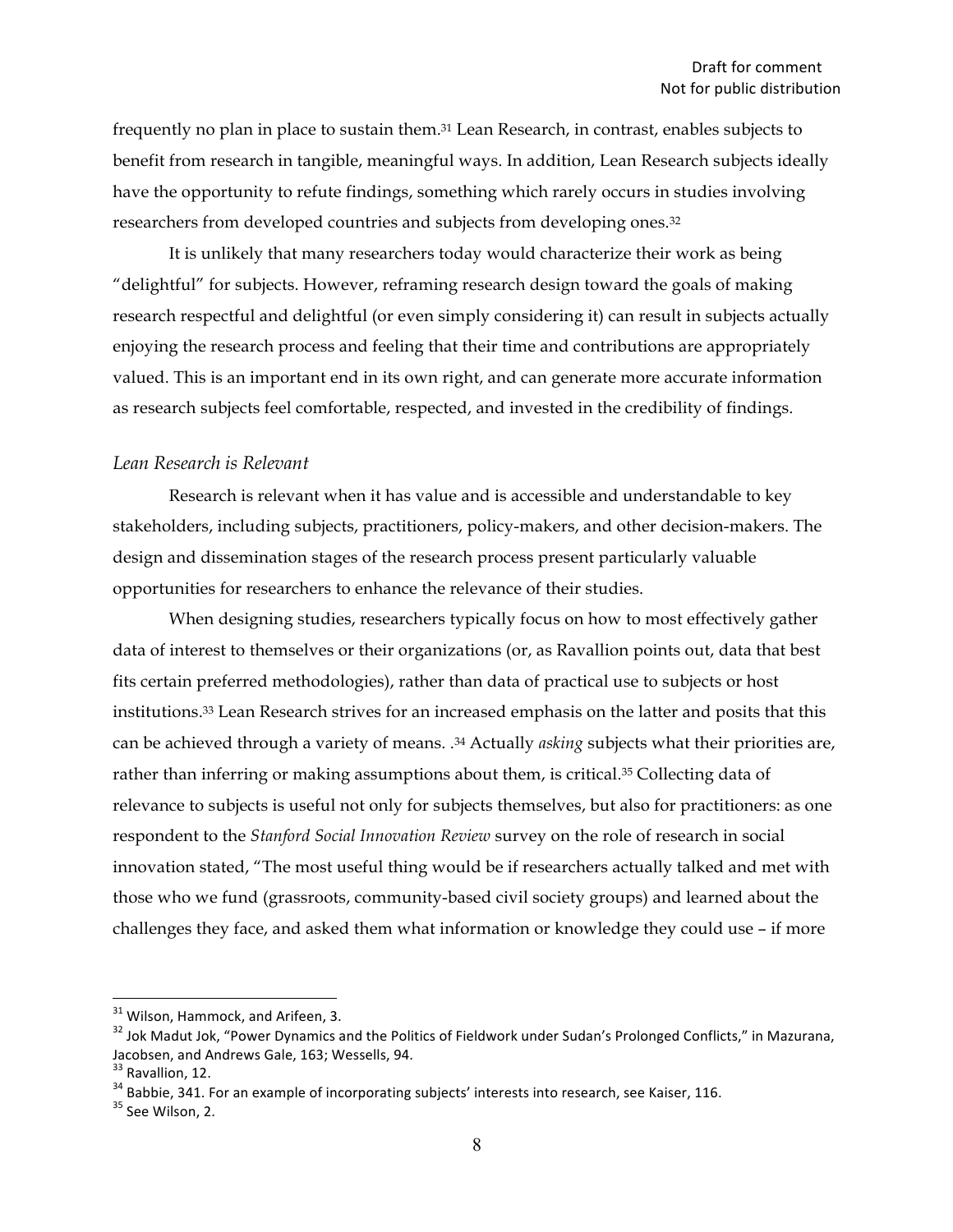research could serve those needs, that would go a long way toward making research more relevant."36

Generating research that is not relevant to practitioners can have an effect on the use of the results. According to an article by Peek, et al., "Perceived lack of relevance is cited as the primary reason practitioners do not use research."37 In the management field, management research often does not have a significant impact on practice. Academic research in journals is "only remotely related to the real world of practicing managers."<sup>38</sup> Thus, most of the research findings are not implemented. Van de Ven, Hambrick, and Huff point out that in the United States, the Academy of Management has also "urged academic scholars to engage in more practice oriented research."39 Van de Ven also argues that "academic studies are not useful to practitioners and do not get implemented."40 By making research more relevant and including stakeholders from the beginning, the research is more likely to be used.

A concrete example of an organization adapting its practices to make its research more relevant to both subjects and practitioners is Root Capital, the nonprofit social investment fund that encountered the angry mango farmer quoted in the beginning of this paper. Root Capital has expanded its goals and now strives for relevant, actionable research with its client-centric approach to impact evaluation. Root Capital researchers ask clients (enterprises) if they would like to include any additional questions in the evaluation. The data is then collected, analyzed, and shared with the enterprises. By providing a snapshot of business performance, this process offers clients valuable information for business decisions and generating marketing material. It also creates value for the researchers by improving the quality of the evaluation, motivating participants to participate, and aligning the interests of key stakeholders.<sup>41</sup>

At the dissemination stage, researchers can make their work more relevant by conferring with stakeholders about how they would like to receive findings and then ensuring that adequate time and budget have been allocated to distribute findings in both traditional (but perhaps less accessible and understandable) and non-traditional ways. For example, Catherine

<sup>&</sup>lt;sup>36</sup> Seelos and Mair.<br><sup>37</sup> C.J. Peek et al., "The 5 R's : An Emerging Bold Standard for Conducting Relevant Research in a Changing World," Annals of Family Medicine, Vol. 12, No. 5 (2014), 448.<br><sup>38</sup> Gerald Susman and Roger Evered, "An Assessment of the Scientific Merits of Action Research," *Administrative* 

*Science Quarterly,* Vol. 23, No. 4 (1978), 582, quoted in Abinash Panda and Rajen Gupta, "Making Academic Research More Relevant: A Few Suggestions," IIMB Management Review, Vol. 26, No. 3 (September 2014), 156.<br><sup>39</sup> Panda and Gupta, 157.

<sup>&</sup>lt;sup>40</sup> Ibid.<br><sup>41</sup> Root Capital, "Data that Creates Value: A Client-Centric Approach to Impact Evaluation" (draft), 2.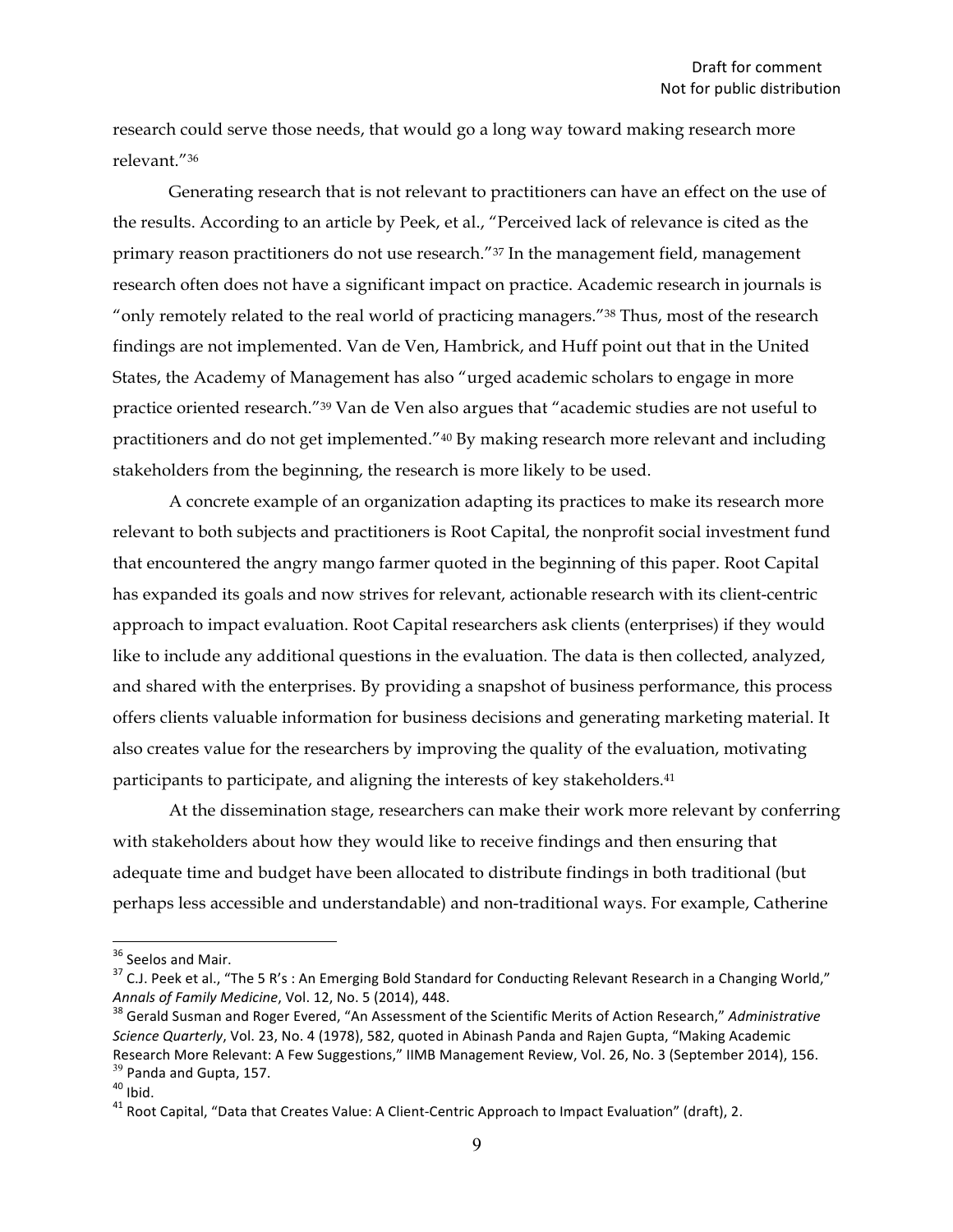Brun, a professor at the Norwegian University of Science and Technology who has done extensive field work in Sri Lanka, has been able to share her research beyond "the traditional academic fora" by discussing it with local stakeholders (including, in her case, government officials and militant groups), collaborating with organizations and institutions outside her specific geographic focus area, and developing reading materials for use by local libraries and universities.42 "By writing and disseminating our research in different ways in the field area and outside," Brun writes, "we take responsibility as researchers."43 Again, the *Stanford Social Innovation* survey provides valuable insight into what forms of dissemination practitioners find most useful:

Academic journals and reports published by consulting companies were perceived by only 16 percent as most relevant, and less than 11 percent perceived research published by international organizations or associations most relevant. One respondent remarked: "Academic journals are difficult to use a teaching/discussion tool for the front line staff. Case studies, blogs, and short thought pieces with practical examples give me a platform to engage my full staff so they are willing to apply new concepts and try research-based principles."44

By opening their eyes to dissemination options beyond traditional journals or reports, researchers can thus significantly enhance the reach and actionability of their findings.

The Lean Research approach acknowledges that some trade-offs exist between relevance and rigor, as adopting a more participatory research technique may result in less predictable and perhaps less "publishable" research outcomes; however, even the most rigorous study ultimately serves no greater purpose if it is not relevant to stakeholders on the ground.45 Some take it a step further and argue that relevance and rigor should complement one another by creating academic research that is relevant. In India, Panda and Gupta argue for creating an ecosystem that supports relevant and rigorous research as much of the rigorous management research was not being implemented. "Business schools should collaborate with business organizations for research, review and revamp doctoral research programs, attract and groom academic faculty for conducting relevant research, and collaborate and sponsor a pan-Indian

<sup>&</sup>lt;sup>42</sup> Catherine Brun, "'I Love My Soldier': Developing Responsible and Ethically Sound Research Strategies in a Militarized Society," in Mazurana, Jacobsen, and Andrews Gale, 145-146.<br><sup>43</sup> Ibid., 146.<br><sup>44</sup> Seelos and Mair.<br><sup>45</sup> Fran Baum, Colin MacDougall, and Danielle Smith, "Glossary: Participatory Action Research," *Journal of* 

Epidemiology and Community Health No. 60, Vol. 10 (2006), 854; Ravallion, 27; Wessells, 102-103.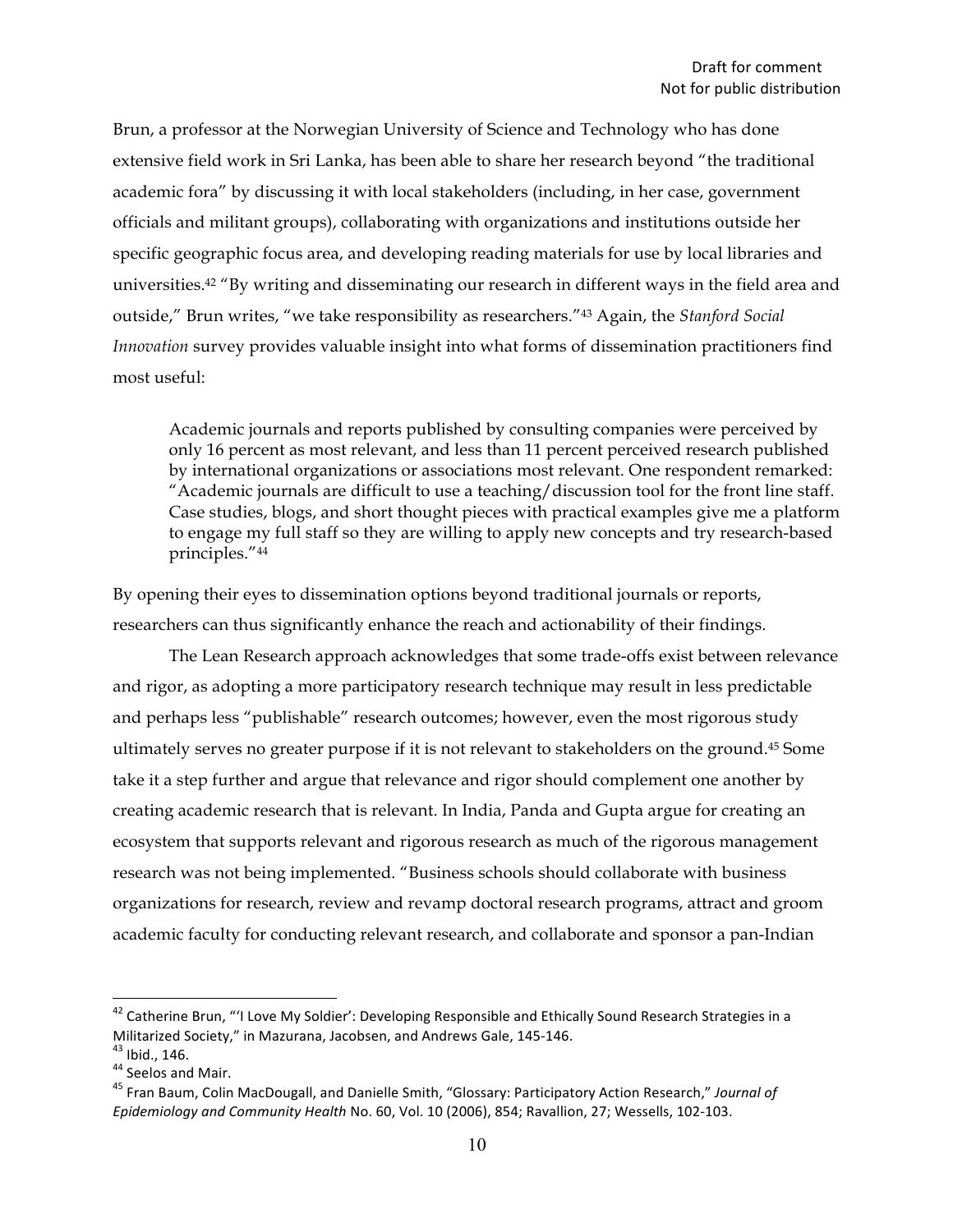academic journal that puts balanced emphasis on both methodological rigor and practical relevance of the contributions."46

#### *Lean Research is Right-Sized*

The final principle guiding Lean Research is that it is right-sized. The starting point for right-sized research is first defining the scope of the research so that it addresses the relevant problem at hand, and then determining whether additional field research is needed at all. To make this determination, the researcher must do his or her "homework" to establish that there is no alternative way to gather the needed data other than by conducting an original study. Knowledge, one researcher points out, "does not always need to be reimagined with new data."47 Focusing specifically on impact evaluations, Innovations for Poverty Action's Dean Karlan and Mary Kay Gugerty argue that another case where organizations should not attempt to measure impact is when doing so "is simply impossible to do well."48 In other words, if the potential knowledge gains from primary research do not outweigh the costs – in terms of both researchers' and subjects' time, money, and energy – it is not worth doing. Moreover, for both monitoring and evaluation studies, actionability is critical: "if nothing is going to change in the way you do what you're doing, then don't spend money collecting data just to keep doing the same thing."<sup>49</sup>

The Lean Research approach also emphasizes that right-sized research is only as burdensome and costly as it needs to be, and eliminates all questions, activities, and protocols that are not essential to the research objectives. Likewise, Lean Research is careful to select a sample size that is large enough to be valid, yet not unnecessarily large. Karlan and Gugerty refer to this as "the Goldilocks problem" and insist that when it comes to collecting data on program impact, more is not necessarily better; rather, what counts is developing "right-fit" monitoring and evaluation systems.50

Right-sized research may, in addition, have a positive impact on data quality and response rates. Burchell and Marsh point to empirical evidence which shows that increasing the

<sup>&</sup>lt;sup>46</sup> Panda and Gupta.<br><sup>47</sup> Wilson, 5.<br><sup>48</sup> Gugerty and Karlan.<br><sup>49</sup> "The Goldilocks Problem: Not Too Much Data, Not Too Little Data, The Challenge of Getting it Just Right With Dean Karlan," University of Pennsylvania Annenberg School of Communication, Center for Global Communication Studies, 24 May 2013, accessed 20 January 2014, available from: http://www.global.asc.upenn.edu/the-goldilocksproblem-not-too-much-data-not-too-little-data-the-challenge-of-getting-it-just-right-with-dean-karlan/.<br>
<sup>50</sup> Gugerty and Karlan.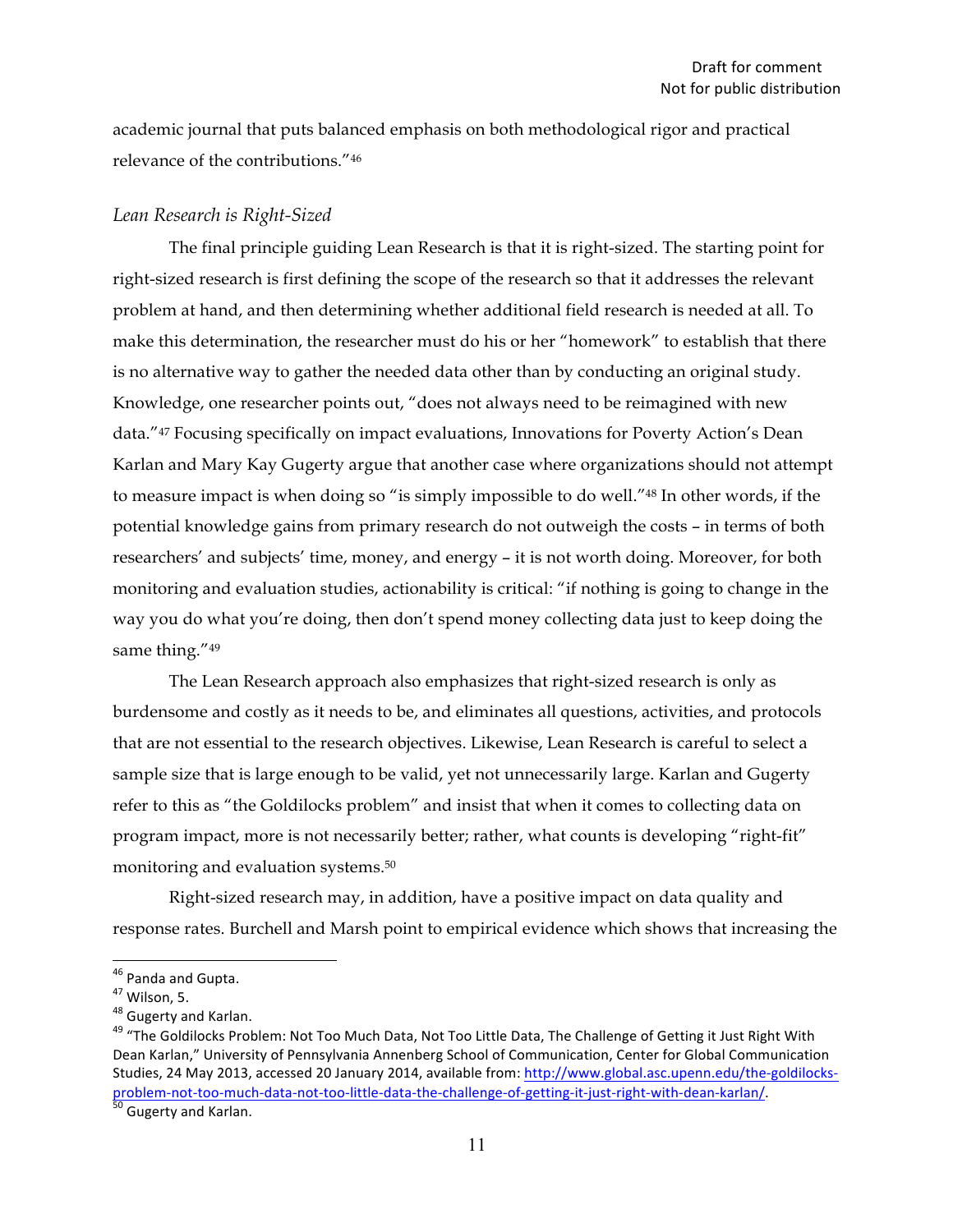length of a survey can have negative effects on data quality and response rates. They state that, "[t]he evidence from the empirical literature is generally consistent: length beyond around 100 questions or 10 pages of a typical schedule has a detrimental effect on both response rates and response quality."51 Cannell and Kahn argue that when the survey is too long, "respondents become less motivated to respond, put forth less cognitive effort and may skip questions altogether, causing survey data quality to suffer."52 Krosnick indicates that respondents may "lose interest and become distracted or impatient as they progress through a survey, putting less and less effort into answering questions." This can lead to "acquiescent responding, more frequent selection of non-substantive responses such as 'don't know', non-differentiation in rating scales, choosing the first listed response and random responding."53 Thus, the longer the survey, the more likely these issues are to occur. Similar outcomes have occurred in web-based surveys, where experimental studies by Galesic and Bosnjak and Lugtigheid and Rathod "have shown that, as questionnaires become longer, engagement declines, resulting in classic satisficing behaviors and even survey abandonment."<sup>54</sup> In brief, Lean Research posits that by shedding unnecessary bulk, fieldwork in developing countries can hone in on finding answers to targeted research questions in a more efficient and effective way, which may produce better research results.

#### *Conclusion*

The Lean Research approach promotes rigorous, respectful, relevant, and right-sized research that generates maximum value and usefulness to stakeholders and minimum waste and burden, especially as experienced by research subjects. The researchers, practitioners, and donors who developed Lean Research acknowledge that conducting Lean Research is a complex endeavor: it involves making trade-offs between the four principles and shifting the costs, risks, and burdens of the research process from the subject to the researcher and research institution. Nevertheless, this group believes that the benefits of Lean Research to all those involved in the production and consumption of research outweigh these difficulties.

<sup>&</sup>lt;sup>51</sup> Brendan Burchell and Catherine Marsh, "The Effect of Questionnaire Length on Survey Response," *Quality and* Quantity, Vol. 26 (1992), 1992. The effects of questionnaire on survey response. Quality and quantity (26), 236.<br><sup>52</sup> Theo Downes-Le Guin et al., "Myths and Realities of Respondent Engagement in Online Surveys," Internatio *Journal of Market Research*, Vol. 54, No. 5 (2012), 1.<br><sup>53</sup> Theo Downes-Le Guin et al, 2.<br><sup>54</sup> Ibid.